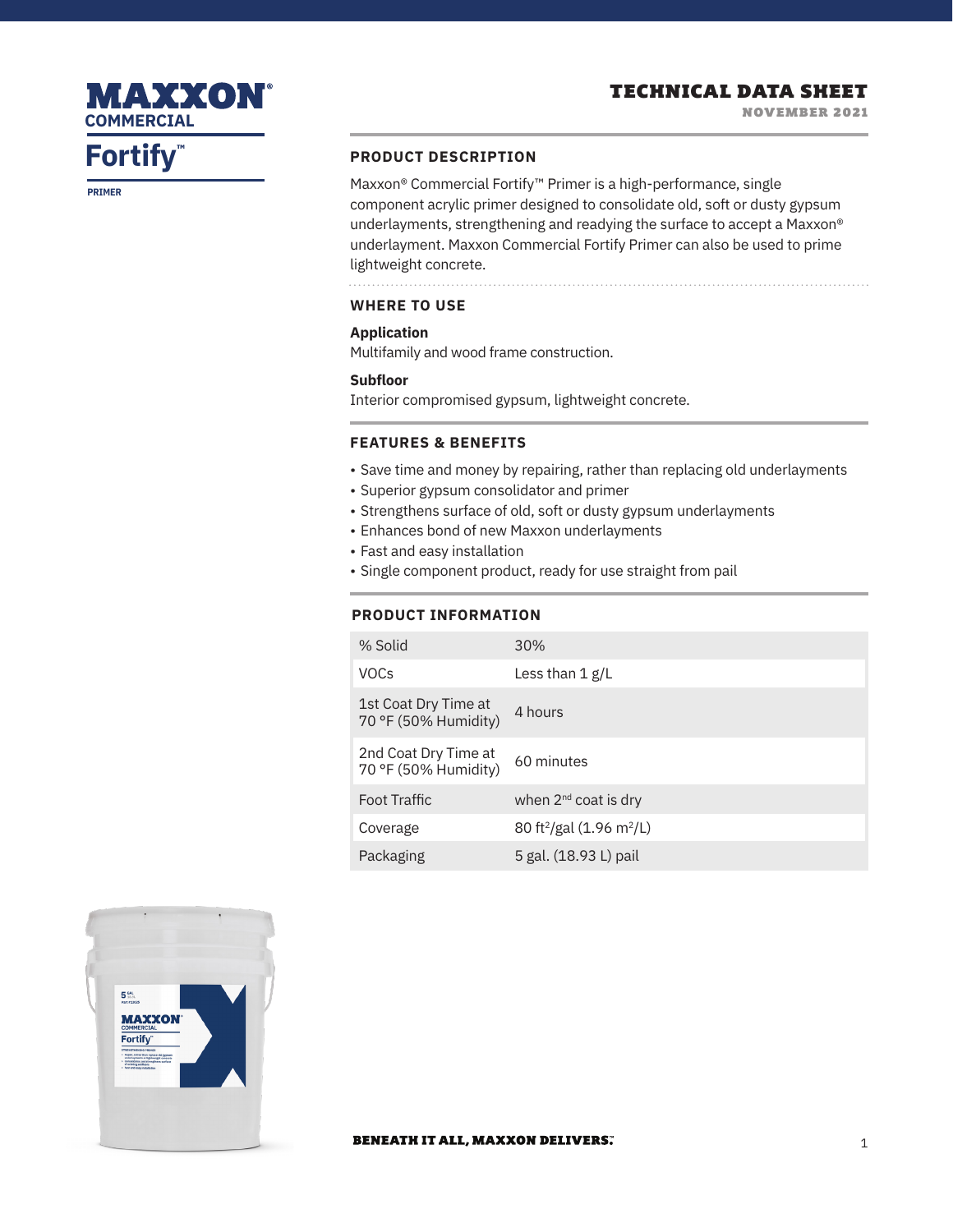### TECHNICAL DATA SHEET NOVEMBER 2021

MAXXON **COMMERCIAL**

## **Fortify™**

**PRIMER**

#### **INSTALLATION**

### *Subfloor Preparation*

For all subfloors, building interior and floor should be maintained between 45 °F (7 °C) and 100 °F (38 °C) for at least 24 hours prior to installation and until primer has dried. Turn off radiant heat systems 24 hours prior to and after installation.

Subfloors must be absorbent, clean, dust-free, structurally sound and free of bond-breakers, such as oil, grease, sealers or other contaminants that could prevent proper adhesion of the product (see Limitation 7).

Protect all adjacent surfaces not intended for treatment, then determine product suitability by applying Maxxon Commercial Fortify Primer to a small discreet area.

### *Gypsum Subfloor Preparation*

Using a wire bristled deck brush (or other mechanical means), forcefully brush the floor in a crosshatch pattern, removing loose or dusty underlayment and opening up the surface, increasing absorptiveness. Vacuum dust with a HEPA filter-equipped shop vac.

**Tools**

- Shop vacuum with a HEPA filter
- Wire bristle deck brush
- Multipurpose sprayer (i.e. Hudson®-type sprayer)
- 3/8" (10 mm) nap roller
- 

### *Application as a Gypsum Consolidator*

Maxxon Commercial Fortify Primer can be used as a gypsum consolidator with a two-coat application.

**First Coat:** Dilute Maxxon Commercial Fortify Primer 1:1 using potable water

Using a multipurpose sprayer, apply Maxxon Commercial Fortify Primer in a light, even crosshatch pattern at a rate of approximately 60 ft<sup>2</sup>/gal  $(1.47 \text{ m}^2/\text{l})$ , or until rejection. Rejection can be observed when a thin layer of Maxxon Commercial Fortify Primer remains as a puddle on the surface for several minutes.

If puddling occurs, back roll with a 3/8" (10 mm) nap roller. The coverage rate may vary based on the absorptivity and porosity of the gypsum subfloor and can range between 40 to 100 ft<sup>2</sup>/gal (0.98 - 2.45 m<sup>2</sup>/L). Do not flood coat or overwork the surface with the nap roller.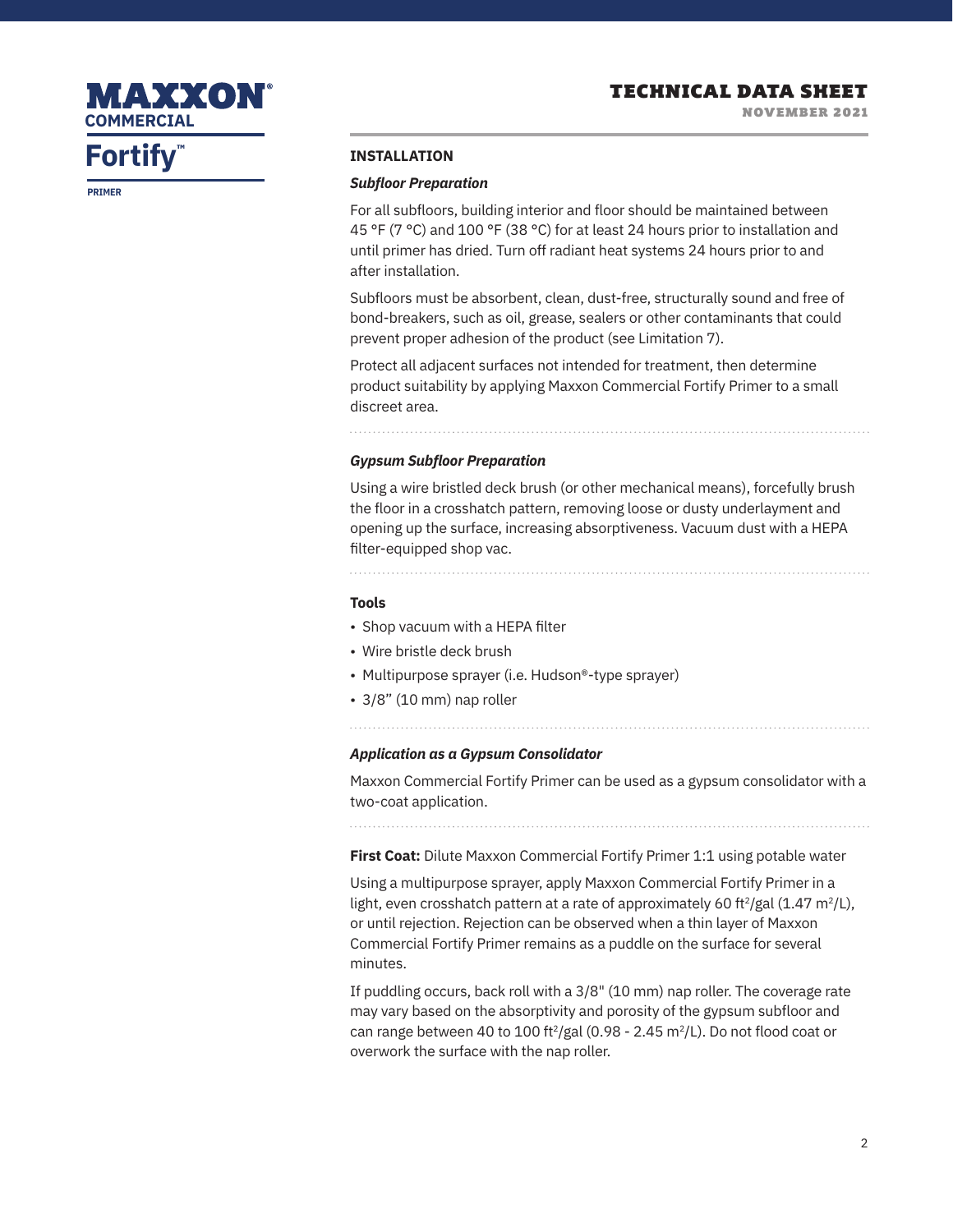### TECHNICAL DATA SHEET

NOVEMBER 2021

### MAXXON **COMMERCIAL**

# **Fortify™**

**PRIMER**

### **INSTALLATION** *Continued*

**Second coat:** Use Maxxon Commercial Fortify Primer full strength - do not dilute

After the first coat has dried (approximately 2-4 hours), using a multipurpose sprayer, apply a second coat of Maxxon Commercial Fortify Primer in a light, even pattern at a rate of approximately 160 ft<sup>2</sup>/gal (3.93 m<sup>2</sup>/L). If puddling occurs, back roll with a 3/8" (10 mm) nap roller. The coverage rate may vary based on the absorptivity and porosity of the gypsum subfloor and can range between 100 - 200 ft<sup>2</sup>/gal (2.45 - 4.91 m<sup>2</sup>/L).

### *Lightweight Concrete Subfloor Application*

For installation instructions as a primer over lightweight concrete subfloors, contact Maxxon Corporation.

### **LIMITATIONS**

For questions regarding these limitations or for applications other than those described herein, contact Maxxon Corporation at (800) 238-8461.

- 1. For interior use only.
- 2. Do not allow the product to freeze.
- 3. For use over subfloors containing asbestos, contact Maxxon Corporation.
- 4. Do not use if ambient and/or concrete surface temperatures are below 45 °F (7 °C) or above 100 °F (38 °C).
- 5. If desired, construct a mock-up to verify compatibility with finished flooring.
- 6. For on or below grade applications, contact Maxxon Corporation.
- 7. Do not clean subfloors with oil-based or silicone-based sweeping compounds. These compounds leave a film on the subfloor surface that will interfere with bond development. Instead, use a vacuum with a HEPA filter to clean the subfloor

### **UNDERLAYMENT CONSIDERATIONS**

Maxxon products, such as Maxxon® Commercial EZ Crete™, Maxxon® Commercial Level EZ™, or Maxxon® Commercial Gyp-Fix EZ®, can be installed after the last coat of Maxxon Commercial Fortify Primer is dry to the touch.

### **CLEAN-UP**

Clean tools with soap and water immediately after use. Dispose of all materials in accordance with local, state, and federal regulations. Smaller quantities of left-over product can be disposed of with household waste. Refer to the product SDS for additional information.